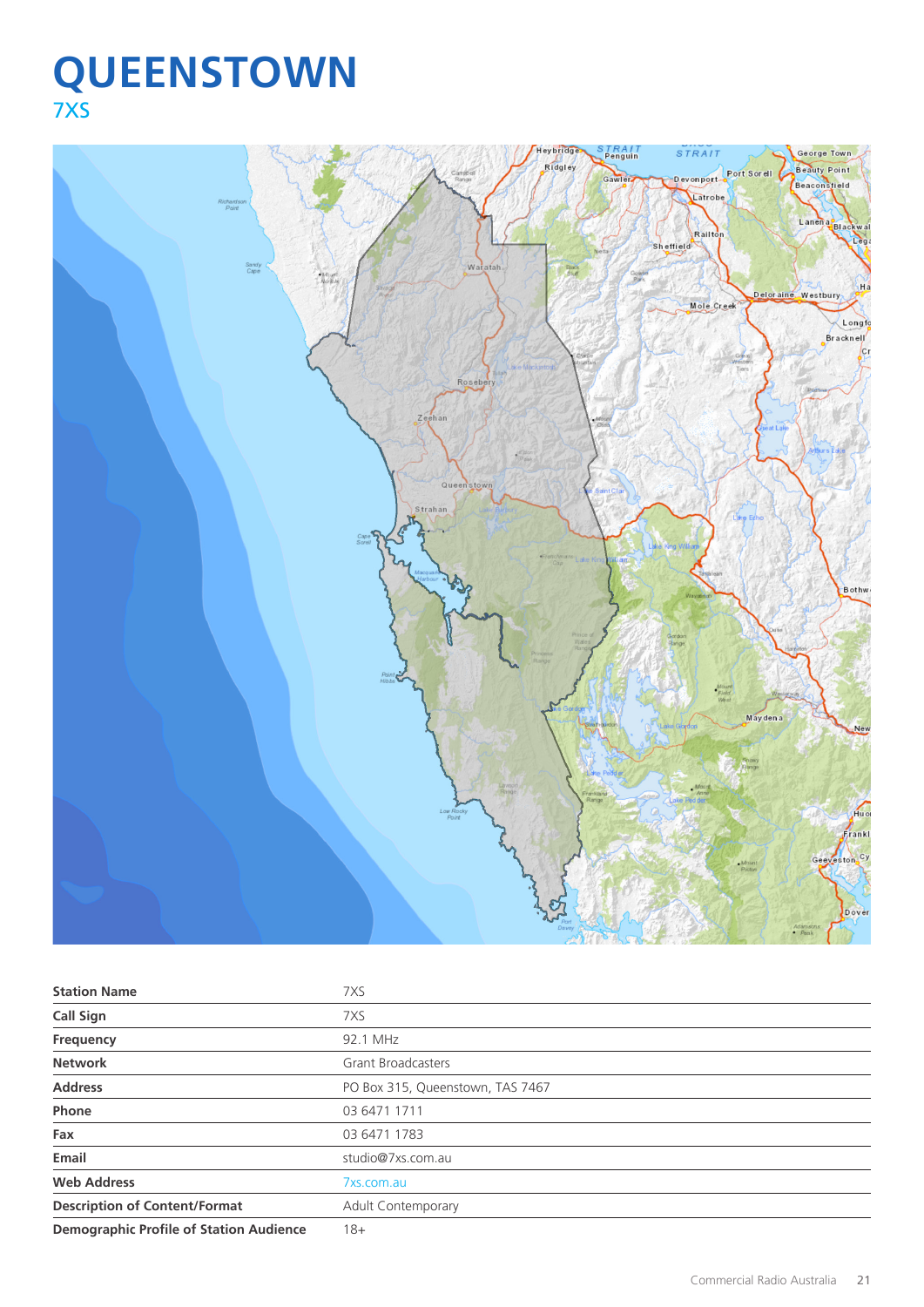# **QUEENSTOWN**

Tasmania's West Coast features untouched wilderness, rainforest and river systems that attract thousands of tourists each year.

In comparison to the 2011 census, the population of the radio licence area of Queenstown has decreased by 10.85% to 6,194. The birthplace for over 83% of the population was Oceania including Australian, New Zealander, Indigenous and Islander persons.

34% of the 1,583 families in the region have children. 904 people or 15% of the population were attending an educational institution in 2016; of these, 57% were in infants or primary, 28% were attending a secondary educational institution, 8% attending university or another tertiary institution and 8% attending TAFE.

Of the 1,987 (32%) people who already have a tertiary qualification, 21% have a degree and 79% have a certificate, diploma or another tertiary qualification.

Of the total dwellings (2,483) in Queenstown, 45% are owned outright and 28% are mortgaged. Private rental properties represent 22% of total dwellings.

30% of the total households in Queenstown have a household income range between \$21,000–\$41,999pa, 24% between \$42,000 – \$77,999pa, 8% between \$78,000 – \$103,999pa, and 15% over \$104,000pa.

#### **AGRICULTURE**

Queenstown is primarily a mining district with limited farming. Forestry and fishing are an important part of the local economy. The historic town of Strahan has a substantial fishing fleet.

The region supports over 13 thousand head of dairy cattle and nearly 2 thousand head of beef cattle. Over 1 thousand tonnes of wheat for grain and over 1 thousand tonnes of cereal for grain were produced.

#### EMPLOYMENT

The majority (51%) of the labour force of 2,661 is employed full time. The main industries of employment are:

- Wholesale Trade/Retail Trade/Accommodation and Food Services;
- Mining; and
- Education and Training/Health Care and Social Assistance.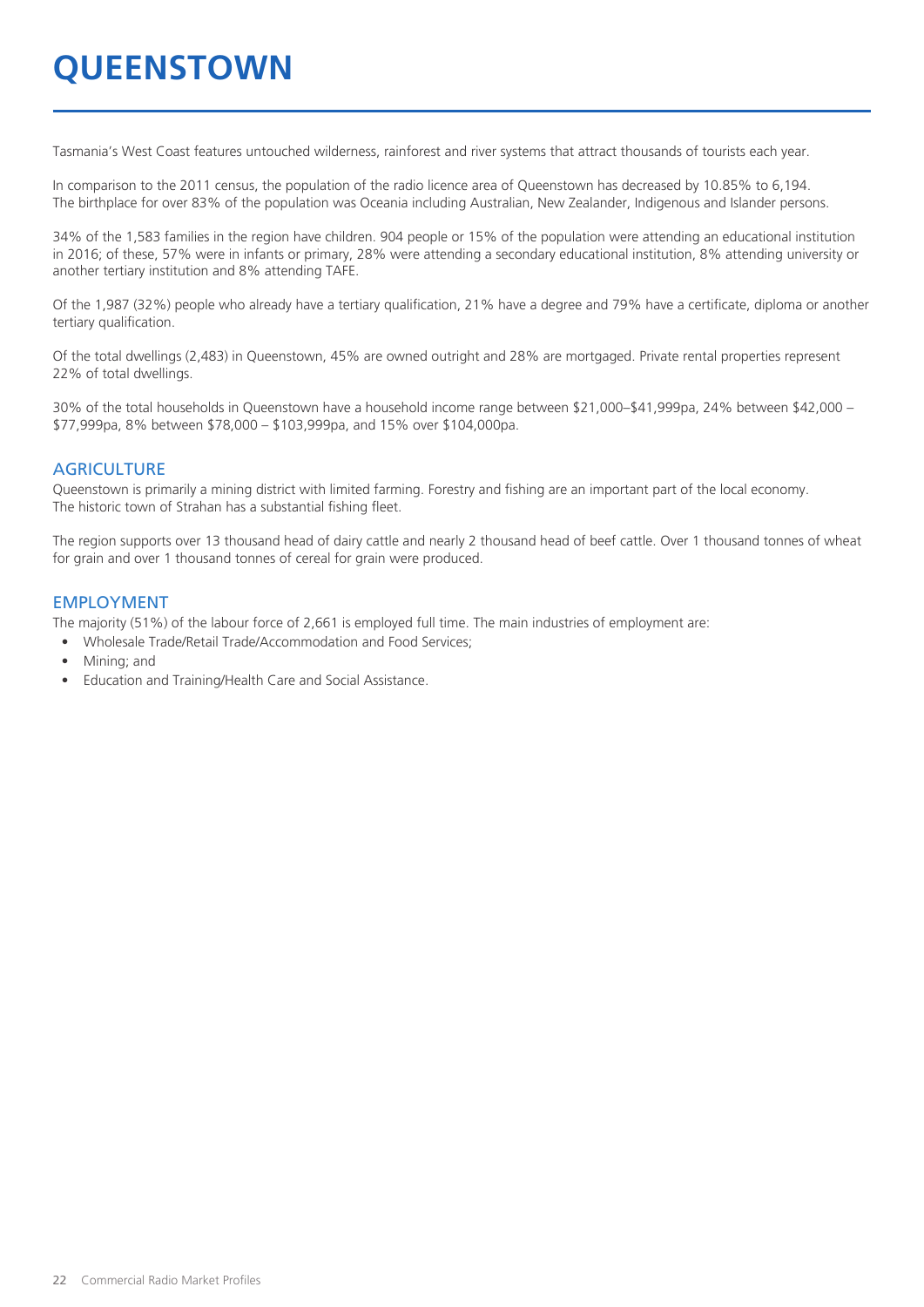# **QUEENSTOWN**

# AGE COHORTS

| Age                   | Male  | Female | Total     | <b>Market</b><br>population |
|-----------------------|-------|--------|-----------|-----------------------------|
| $10 + \gamma$ ears    | 2,872 | 2,566  | 5,438     | 87.79%                      |
| 0-9 years             | 387   | 369    | 756       | 12.21%                      |
| $10-17$ years         | 249   | 246    | 495       | 7.99%                       |
| 18-24 years           | 191   | 191    | 382       | 6.17%                       |
| $25-39$ years         | 521   | 519    | 1,040     | 16.79%                      |
| 40-54 years           | 740   | 621    | 1,361     | 21.97%                      |
| 55-64 years           | 609   | 532    | 1,141     | 18.42%                      |
| 65-74 years           | 404   | 309    | 713       | 11.51%                      |
| 75+ years             | 158   | 148    | 306       | 4.94%                       |
| Total 2011 population | 3,684 | 3,264  | 6,948     |                             |
| Total 2016 population | 3,259 | 2,935  | 6,194     | 100%                        |
| % change 2011-2016    |       |        | $-10.85%$ |                             |

## LABOUR FORCE

| <b>Employment classification</b> | Total | Labour force |
|----------------------------------|-------|--------------|
| Full-time employed               | 1,366 | 51.33%       |
| Part-time employed               | 804   | 30.21%       |
| Not stated employed              | 173   | 6.5%         |
| Unemployed                       | 318   | 11.95%       |
| <b>Total labour force</b>        | 2,661 | 100%         |

# HOUSEHOLD INCOME

| Income range (pa)       | Total | Occupied<br>dwellings |
|-------------------------|-------|-----------------------|
| $$0 - $7,749$           | 66    | 2.69%                 |
| $$7,750 - $20,999$      | 251   | 10.22%                |
| $$21,000 - $41,999$     | 728   | 29.64%                |
| $$42,000 - $77,999$     | 581   | 23.66%                |
| $$78,000 - $103,999$    | 214   | 8.71%                 |
| $$104,000 - $129,999$   | 168   | 6.84%                 |
| $$130,000 - $155,999$   | 88    | 3.58%                 |
| $$160,000 - $181,999$   | 41    | 1.67%                 |
| $$182,000 - $207,999$   | 35    | 1.43%                 |
| $$208,000+$             | 24    | 0.98%                 |
| Not stated              | 260   | 10.59%                |
| <b>Total households</b> | 2,456 | 100%                  |

### FAMILY STRUCTURE

| <b>Type of family</b>         | Total | <b>Total families</b> |
|-------------------------------|-------|-----------------------|
| Couple families - Children    | 545   | 34.43%                |
| Couple families - No children | 781   | 49.34%                |
| Single parents                | 241   | 15.22%                |
| Other families                | 16    | 1.01%                 |
| <b>Total families</b>         | 1,583 | 100%                  |

# **OCCUPATION**

| <b>Employment classification</b>                                     | <b>Total</b> | <b>Occupations</b> |
|----------------------------------------------------------------------|--------------|--------------------|
| Managers/Professionals                                               | 575          | 24.71%             |
| Technicians & trade workers/<br>Community & personal service workers | 637          | 27.37%             |
| Clerical & administrative workers                                    | 192          | 8.25%              |
| Sales workers                                                        | 171          | 7.35%              |
| Machinery operators & drivers/Labourers                              | 713          | 30.64%             |
| Not stated                                                           | 39           | 1.68%              |
| <b>Total</b>                                                         | 2.327        | 100%               |

## INDUSTRY

| Industry                                                                                                      | Total | Workforce |
|---------------------------------------------------------------------------------------------------------------|-------|-----------|
| Agriculture, forestry & fishing                                                                               | 229   | 10.11%    |
| Mining                                                                                                        | 403   | 17.79%    |
| Manufacturing/Electricity, gas, water &<br>waste services/Construction                                        | 230   | 10.15%    |
| Wholesale trade/Retail trade/<br>Accommodation & food services                                                | 520   | 22.96%    |
| Transport, postal & warehousing/<br>Information, media & communications                                       | 131   | 5.78%     |
| Financial & insurance services/<br>Rental hiring & real estate services/<br>Administration & support services | 116   | 5.12%     |
| Professional scientific & technical services                                                                  | 37    | 1.63%     |
| Public administration & safety                                                                                | 132   | 5.83%     |
| Education & training/Health care &<br>social assistance                                                       | 322   | 14.22%    |
| Arts & recreation services                                                                                    | 28    | 1.24%     |
| Other services                                                                                                | 59    | 2.6%      |
| Not stated                                                                                                    | 58    | 2.56%     |
| Total                                                                                                         | 2,265 | 100%      |

### ANNUAL HOUSEHOLD EXPENDITURE

| <b>Product or service</b>            | $$000's$ (pa) |
|--------------------------------------|---------------|
| Food & non-alcoholic beverages       | 26,777        |
| Alcoholic beverages                  | 3,829         |
| Clothing & footwear                  | 5,416         |
| Household furnishings & equipment    | 6,606         |
| Furniture & floor covering           | 1,917         |
| Household appliances                 | 1,861         |
| Household services & operation       | 4,433         |
| Medical care & health expenses       | 9,480         |
| Motor vehicle purchase               | 7,261         |
| Motor vehicle running costs          | 15,423        |
| Recreation                           | 17,626        |
| Recreational & educational equipment | 5,274         |
| Holidays                             | 6,563         |
| Personal care                        | 3,055         |